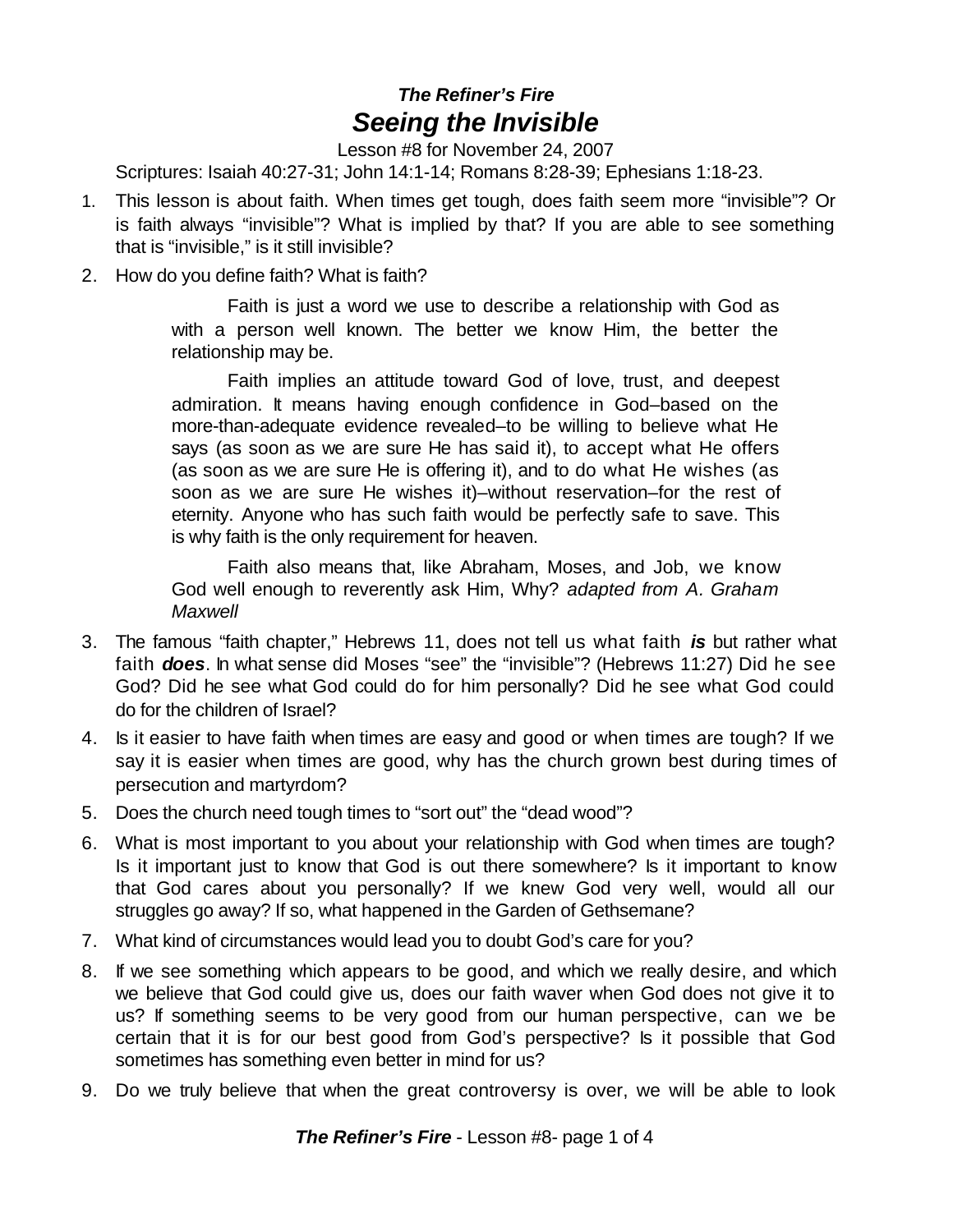back and see that God led us in the very best possible way–considering the circumstances we chose as God respected our free will?

God never leads His children otherwise than they would choose to be led, if they could see the end from the beginning, and discern the glory [225] of the purpose which they are fulfilling as co-workers with Him. Not Enoch, who was translated to heaven, not Elijah, who ascended in a chariot of fire, was greater or more honored than John the Baptist, who perished alone in the dungeon. "Unto you it is given in the behalf of Christ, not only to believe on Him, but also to suffer for His sake." Philippians 1:29. And of all the gifts that Heaven can bestow upon men, fellowship with Christ in His sufferings is the most weighty trust and the highest honor. (*DA* 224.5; compare *MH* 479.2; *PK* 578.1; *RH*, March 7, 1912 par. 1; *CC* 278.5; *FLB* 64.3; *HP* 267.2)

- 10. "If God didn't hesitate to put everything on the line for us, embracing our condition and exposing himself to the worst by sending his own Son, is there anything else he wouldn't gladly and freely do for us?" (Romans 8:32, *The Message*)
- 11. Why is it so hard to trust God and leave things up to Him when we really want something for ourselves that seems to be good?
- 12. Does your faith in God and your trust in Him trump your own personal desires and time line? Can you move forward in life even when you cannot see God's answers to your problems? Can you stop worrying?
- 13. Modern movies demonstrate through Hollywood technology that our senses can be fooled. We see it on television every day. So where do we find reality? If we cannot believe what we can see, hear, taste, and touch, what is ultimate reality? Is it always clear to us which choice God wants us to make? Do faith and reality ever truly conflict or contradict each other?
- 14. Are God's love and care for you more real than what you can see and hear?
- 15. Read 1 Peter 5:7. Is it a sin to worry? If we really had faith, would it do away with worry? Why do we choose to worry? Do we only worry when God does not seem to answer our prayers? "Worry is the darkroom in which negatives can develop." Do you ever feel like your relationship with God is "long distance" and not "local"?
- 16. If we were really Christian, could we eliminate all our worries? Did Paul or Jesus ever worry?
- 17. Read John 14:1-14. Do we really believe that if we had enough faith, we could do "anything in Jesus' name"? What was Jesus trying to tell us there? Is that a challenge to see whether or not we can perform miracles? How successful have you been at changing the circumstances in your life? Was Jesus trying to challenge us to do "magic" to test our faith?
- 18. What did Jesus really have in mind when He said we could do "anything" "in His name"? What did Jesus mean when He said we should pray "in His name"? Do we expect God to:
	- 1) Violate the laws of nature?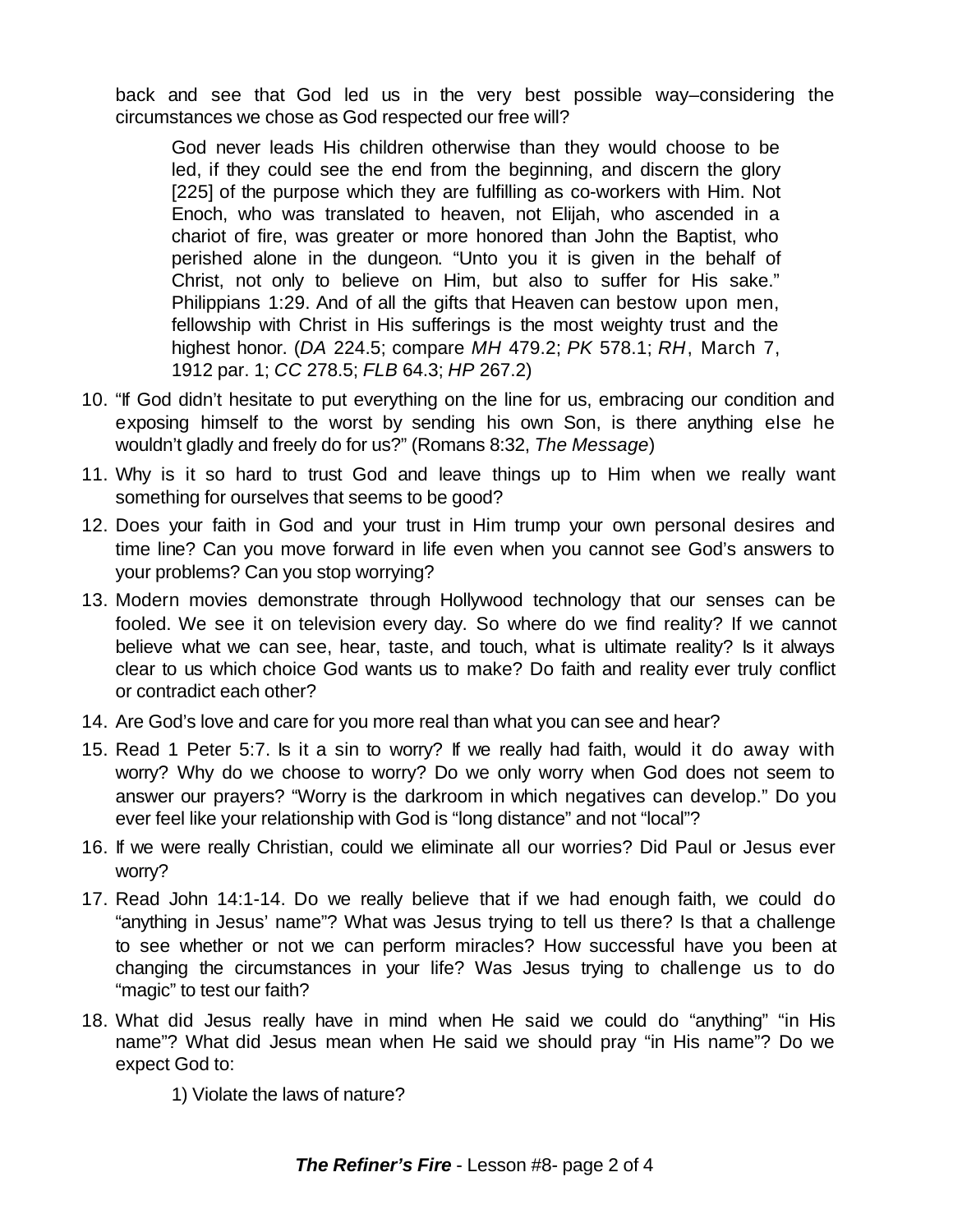2) Violate our freedom?

- 3) Step over the bounds of His limitations in the great controversy?
- 19. Why is it that Jesus could calm the storm on Lake Galilee but He could not see through the portals of the tomb when He was in His final hours in Gethsemane? Was His faith falling apart in Gethsemane? Were the Father and the Holy Spirit present in Gethsemane? Weren't all the angels ready instantly to do God's bidding if He would allow them to help Jesus at that time?
- 20. Is it ever God's will to let us suffer through a "crucible" experience? Is it God's will that we go through an experience like Jesus had in Gethsemane?
- 21. We believe that God can do anything. He could suddenly give us a new home, or a new car, or transfer \$1 million into our bank account. God has the ability to do those things, but He does not do them.
- 22. Doing any of those things would tend to violate the orderliness of God's universe. Without orderliness, we could not have freedom, and love would not be a possibility! But don't we believe that in the long term, God will do more than we could ever ask or think? The home God plans to give you in heaven is far better than anything He could give you here! That new car that you might be dreaming about would just be in the way in heaven!
- 23. Is the problem with "exercising faith" that we are too much like children and we cannot wait? Is "grown-up" faith willing to wait?
- 24. Review in your mind your understanding of the purpose of the death and resurrection of Jesus Christ. Now ask yourself, "Why was the resurrection necessary?" If Jesus had not risen from the grave, would there be any Christianity? Would Satan have won in the great controversy? Or was the resurrection primarily to prove that God is more powerful than Satan? Is power what we really need? Is power what God needs to win the great controversy?
- 25. Read Ephesians 1:18-23. How do you understand the expression, "The resurrection power also works in us"? What kind of "power" does the church need most today?
- 26. If God knew that it would not be possible to raise Jesus from the dead, would He have allowed Him to die? Remember that Jesus' worry was that sin would create such a gulf between Himself and the Father that their separation would be eternal. (*DA* 686.5; 753.2) Do you worry about your sins? Do you worry about the separation they are making between you and God?
- 27. What would happen to the church if members were more open in speaking about the ways in which God has worked for them in their lives? Would faith grow?
- 28. So often we seem to think that we have to solve our own problems. Someone has jokingly produced a plaque which says, "Why pray when you can worry?" Is that a description of your life?
- 29. Honestly now, do we really believe that our ideas are better solutions for our problems than God's ideas for our lives? Are we worried that God will take too long to solve our problems?
- 30. When you are tempted, do you honestly believe that choosing to do what you want to